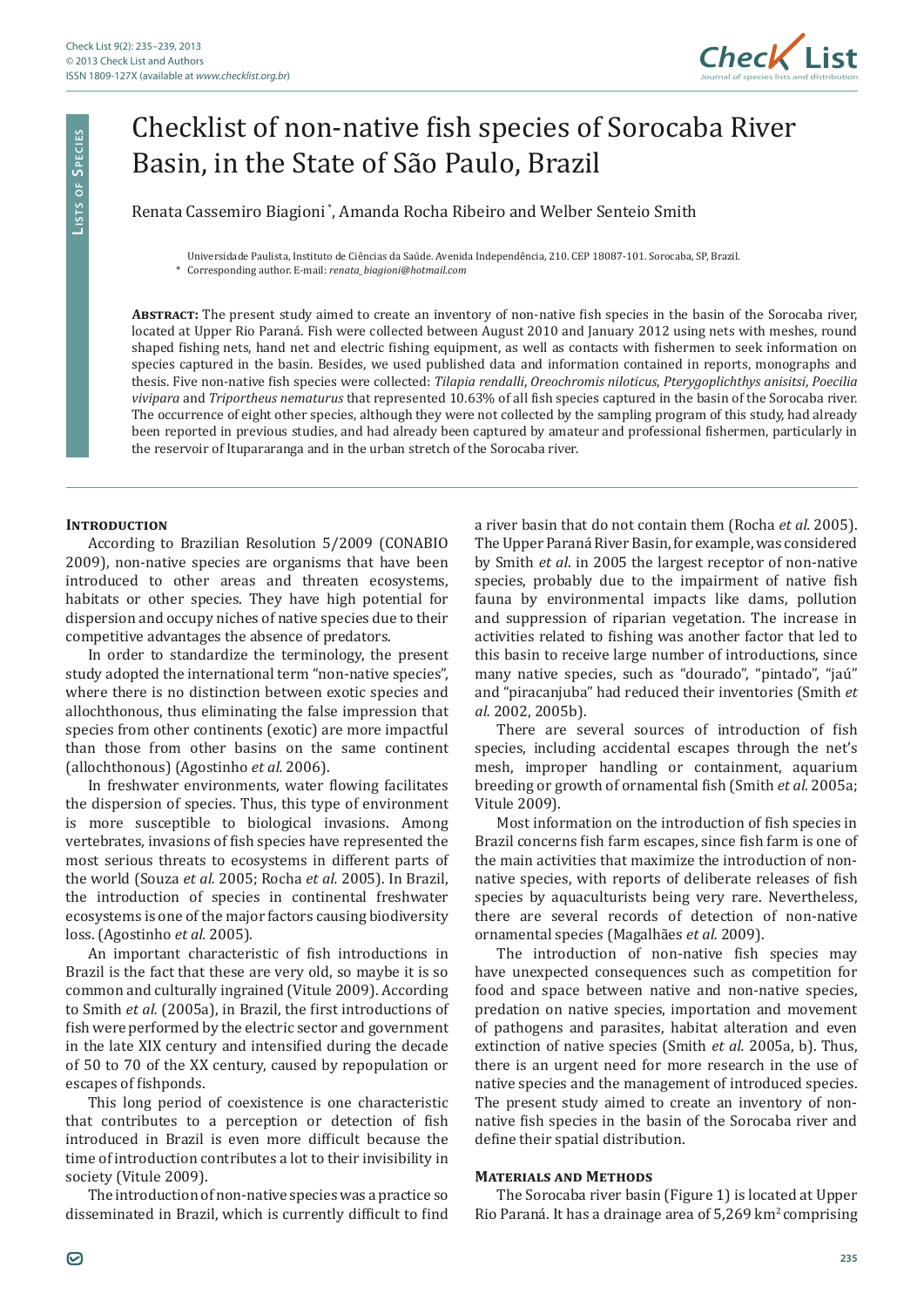22 cities (Smith 2003). The Sorocaba river, the main tributary of the basin, is formed by rivers Sorocabuçu, Sorocamirim and Una, originating in the city of Ibiúna. In the city of Votorantim, the river is dammed, forming the dam of Itupararanga (Smith 2003).

The Sorocaba river is considered the largest left bank tributary of Tietê river. Its major right bank tributaries include rivers Água Podre, Tavacahi, Taquaravari and Pirajibu, which is the largest; its left bank tributaries are rivers Supiriri, Córrego Fundo, Caguassu, Olaria, Itanguá, Ipanema, Sarapuí, Pirapora and Tatuí (Smith *et al.* 2005c).

The survey of the non-native fish species was performed by sampling program that included 2 campaigns performed between August 2010 and January 2012 in 22 collecting points. From those, fifteen are lotic kind and seven are lentic kind. The itu1, itu2 and ipa3 station is a reservoir and so2 and so5 station is a marginal lagoon of the Sorocaba river (Table 1). Captures were made with two nets with meshes containing eight 10 meter long and 1.5 meter high mesh nets, with different meshes ranging from 3 to 12 cm, between opposing knots, round shaped fishing nets (meshes with 2 cm, 4 cm e 6 cm, between opposing knots), hand net and electric fishing equipment. The nets remained for 12 hours in the sampling sites. They were placed at 6h p.m. and removed next morning at 6h a.m. Already the hand net and electric fishing equipment were used for 30 minutes at each sampling point.

Fish caught were weighed and measured (standard length), fixed in formol 10% and preserved with 70% alcohol. Samples were collected under a permanent license registry for collection of zoological material nº 24151-1 SISBIO/ICMBio/MMA. The organisms collected were stored in the fish collection of the biology museum of Universidade Paulista, Sorocaba, São Paulo, Brazil. Moreover, this inventory was complemented by information contained in Smith (1999), Smith and Marciano (2000), Smith (2003), Smith *et al.* (2003), Marciano *et al.*  (2004), Villares Jr. and Goitein (2006), Smith *et al.* (2007), Canabarro *et al.* (2008), Villares Jr. (2011) and Smith and Silva (2011).

### **Results and Discussion**

Five non-native fish species were collected through the sampling program, which were distributed into four orders and four families. The list of non-native species, their origin and sites of occurrence in the Sorocaba River Basin are shown in Table 2. These species accounted for 10.63% of all species caught in the Sorocaba river basin during this work (a total of 47 species). Compared to the survey made by Langeani *et al.* (2007), where these species accounted for 23.9% of all species that occurred in the Alto Paraná basin, in which the Sorocaba River basin is located.

In addition, 15 species of non-native fish were observed in fishing boats and fish tanks in the region. The occurrence of eight of these species in natural environments of the basin had already been reported by published studies, as shown in Table 3.

*Tilapia rendalli* and *Poecilia vivipara* are widely collected throughout the basin over several streams, rivers, lagoons and reservoirs, preferably in the margins, under the protection of macrophytes and riparian vegetation. *Pterygoplichthys anisitsi* was captured only in lentic environments, since it was caught in the reservoir of Itupararanga and in a marginal lagoon of the Sorocaba river. *Oreochromis niloticus,* in turn*,* was collected in the reservoir of Itupararanga and in a lagoon of Campininha stream.

Except for *Triportheus nematurus*, which was caught in an area of strong current of Sorocaba, the non-native species in the Sorocaba river basin were generally concentrated in lentic environments, such as the reservoir of Itupararanga, marginal lagoons and backwaters of rivers. This fact was also observed in a previous study by Smith *et al.* (2003).

However, the tilapia *Oreochromis niloticus* was also caught in a lotic stretch of reservoir Itupararanga, unlike the findings from previous studies on this species. A study conducted by Souza and Barrela (2009) and information on biology of the species contained in Smith (2003) indicate that the referred species have a preference for backwaters and marginal lagoons, with low to medium current speeds or coastal areas with grass overhanging the water. Thus, it is suggested the realization of more detailed studies on the biology of this specie.

Unlike the *Oreochromis niloticus*, the *Tilapia rendalli,*  was found along well-vegetated banks of the Sorocaba river and its tributaries. According to the size of the total sample (2 to 5 cm) was possible to verify that most were young individuals, suggesting the occurrence of reproduction and, consequently, the establishment of the species in the new colonized environment (Lazzarotto and Caramaschi 2009*).* In a study conducted by Tarcitani and Barrella (2009) in the upper stretch of the Sorocaba river basin, tilapia was the fish most often cited by fishermen in public and private places, and was found in rivers, lakes and in the Itupararanga dam.

Smith (2003) affirms that the introduction of *Tilapia rendalli a*nd *Cyprinus carpio* in the Itupararanga dam may have occurred in 1955, in an attempt to repopulate the area. Earlier, in 1952, the tilapias had been introduced when dams were built on the Tietê river by São Paulo Light, with the aim of populating the reservoirs at the top of the *Serra do Mar* (Smith *et al.* 2005b). This is a common type of initiative that was reported by Fernandes *et al.* (2003)



**Figure 1.** Sorocaba river basin and collecting stations location (adapted from Fernandes *et al.* 2010)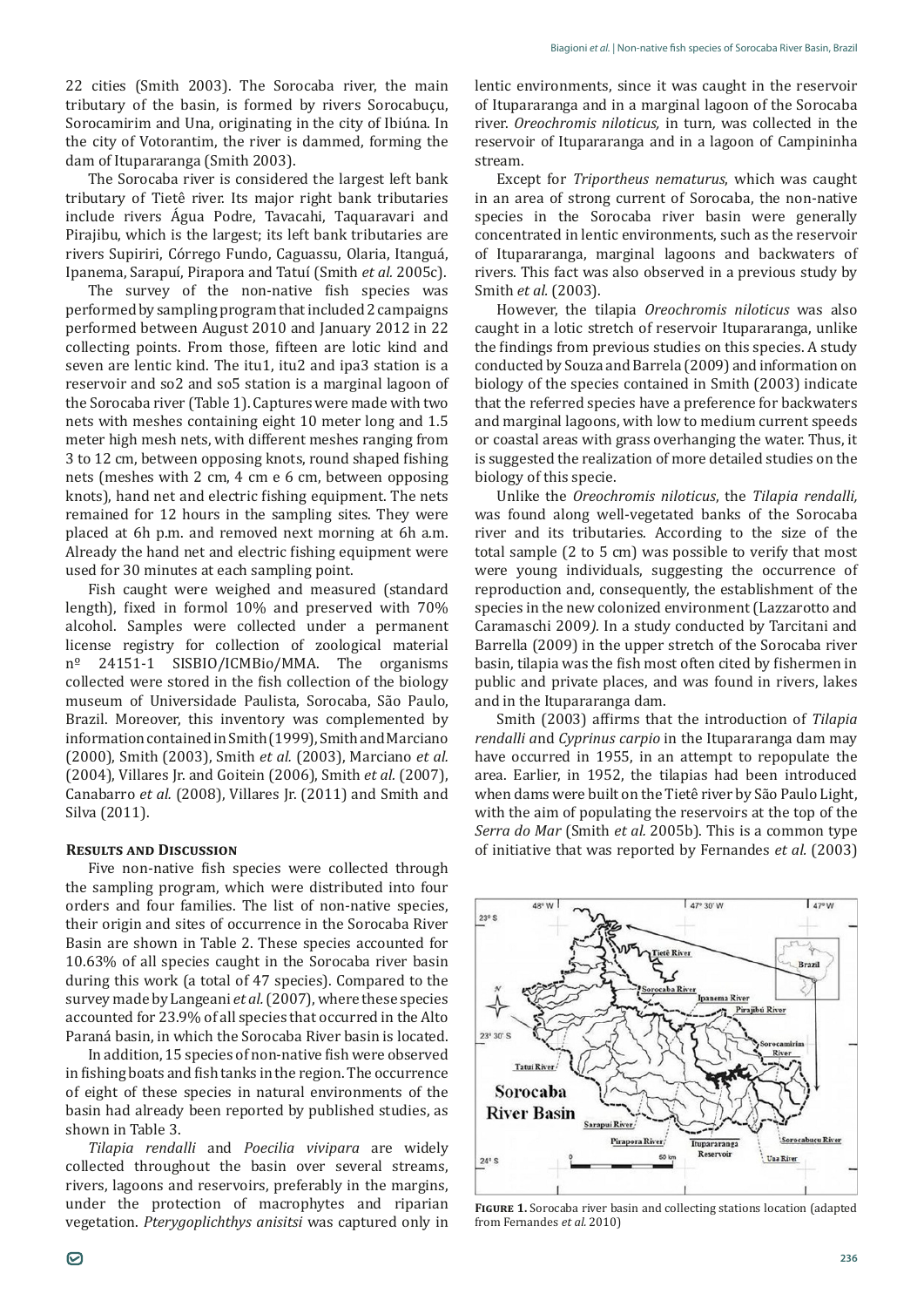in the city of Maringá where environmental agencies of the municipality introduced tilapias in city streams and parks. It also occurred in Sorocaba, in an action carried out by the public agency SAAE (Autonomous Service of Water and Sewage), and, in addition to tilapias, *Piaractus mesopotamicus* and *Cyprinus caspio* can also be found in creaks and urban stretches of the Sorocaba river, lakes and containment facilities of several natural parks of the Sorocaba city, such as Parque das Águas, Parque da Água Vermelha, Parque Campolim, Parque Natural Chico Mendes, and even in the city hall.

It is possible that new species are being deliberately introduced by people interested in "improving" sport fishing or by people who do not regard the introduction of species as a threat to native fish fauna. Some fishermen of the Itupararanga dam report cases of release of *Micropterus salmoides* and other non-native species by people who fish or who have houses on the edge of the dam (Smith and Silva 2011).

The presence of non-native fish species may also be related to accidental escapes from fishing and "pay to fish" tanks in the region that are poorly constructed and sometimes crack during unforeseen peak flows. In the surroundings of the Floresta Nacional de Ipanema (SP), for example, there are several "pay to fish" tanks and leisure areas with non-native species such as *Cyprinus* 

**Table 1.** Characterization of the collecting points in Sorocaba River Basin (SP, Brazil), their location, ecological status and geographical coordinates.

| <b>COLLECTING POINTS</b> | <b>RIVER</b>  | <b>CITY</b>        | <b>ECOLOGICAL STATUS</b> | <b>GEOGRAPHICAL COORDINATES</b> |
|--------------------------|---------------|--------------------|--------------------------|---------------------------------|
| una1                     | Una           | Ibiúna             | lotic (principal river)  | 23K 273245 UTM 7382853          |
| itu1                     | Sorocaba      | Ibiúna             | dammed (reservoir)       | 23K 272337 UTM 7385401          |
| itu2                     | Sorocaba      | Piedade            | dammed (reservoir)       | 23K 265301 UTM 7388699          |
| sm1                      | Sorocamirim   | Ibiúna             | lotic (principal river)  | 23K 273758 UTM 7384344          |
| sbç1                     | Sorocabuçu    | Ibiúna             | lotic (principal river)  | 3K 274521 UTM 738190            |
| so1                      | Sorocaba      | Votorantim         | lotic (principal river)  | 23K 250024 UTM 7395920          |
| so <sub>2</sub>          | Sorocaba      | Sorocaba           | marginal lagoon          | 23K 249286 UTM 7405934          |
| so3                      | Sorocaba      | Votorantim         | lotic (rapids)           | 23K 250344 UTM 7393548          |
| so4                      | Sorocaba      | Sorocaba           | lotic (principal river)  | 23K 249640 UTM 7402299          |
| so <sub>5</sub>          | Sorocaba      | Sorocaba           | marginal lagoon          | 23K 246227 UTM 7409357          |
| so <sub>6</sub>          | Sorocaba      | Cerquilho          | lotic (principal river)  | 23K 0214002 UTM 7437161         |
| pj1                      | Pirajibu      | Sorocaba           | lotic (principal river)  | 23K 259495 UTM 7407731          |
| ta1                      | Tatuí         | Tatuí              | lotic (principal river)  | 23K 213404 UTM 7413800          |
| sa1                      | Sarapuí       | Sarapuí            | lotic (principal river)  | 23K 217335 UTM 7392734          |
| sa2                      | Sarapuí       | Capela do Alto     | lotic (principal river)  | 23K 218192 UTM 7409549          |
| ma1                      | Macacos River | Sarapuí            | lentic (dammed)          | 23K 215608 UTM 7392433          |
| cp <sub>1</sub>          | Campininha    | Sorocaba           | lentic (lagoon)          | 23K 247453 UTM 7413031          |
| cp2                      | Campininha    | Sorocaba           | lotic (stream)           | 23K 248214 UTM 7411983          |
| pi1                      | Pirapora      | Salto de Pirapora  | lotic (principal river)  | 23K 237572 UTM 7383948          |
| ipa1                     | Ipanema       | Sorocaba           | lotic (principal river)  | 23K 239172 UTM 7399430          |
| ipa2                     | Rio Verde     | Araçoiaba da Serra | lotic (principal river)  | 23K 236768 UTM 7404492          |
| ipa3                     | Ipanema       | Araçoiaba da Serra | dammed (reservoir)       | 23K 235171 UTM 7406740          |

**Table 2.** List of non-native species and sites of occurrence in the Sorocaba River Basin, State of São Paulo, Brazil.

| <b>ORDER/FAMILY/SPECIES</b>                                  | VOUCHER <sup>1</sup> | ORIGIN <sup>2</sup>                                                    | <b>OCCURRENCE</b>                                               |
|--------------------------------------------------------------|----------------------|------------------------------------------------------------------------|-----------------------------------------------------------------|
| <b>CHARACIFORMES</b>                                         |                      |                                                                        |                                                                 |
| Characidae                                                   |                      |                                                                        |                                                                 |
| Triportheus nematurus (Kner, 1858)                           | SORUNIP0047          | allochthonous<br>(Low Paraná River)                                    | Sorocaba River                                                  |
| <b>SILURIFORMES</b>                                          |                      |                                                                        |                                                                 |
| Loricariidae                                                 |                      |                                                                        |                                                                 |
| <i>Pterygoplichthys anisitsi</i> Eigenmann and Kennedy, 1903 | SORUNIP0014          | allochthonous<br>(Paraguay, Middle Parana and<br>Uruguay River basins) | Itupararanga<br>marginal<br>and<br>lagoon of the Sorocaba River |
| <b>PERCIFORMES</b>                                           |                      |                                                                        |                                                                 |
| Cichlidae                                                    |                      |                                                                        |                                                                 |
| Oreochromis niloticus (Linnaeus, 1758)                       | SORUNIP0008          | exotic (Africa)                                                        | Sorocaba<br>River<br>Itupararanga,<br>and marginal lagoons      |
| Tilapia rendalli (Boulenger, 1897)                           | SORUNIP0007          | exotic (Africa)                                                        | Wide distribution                                               |
| <b>CYPRINODONTIFORMES</b>                                    |                      |                                                                        |                                                                 |
| Poeciliidae                                                  |                      |                                                                        |                                                                 |
| Poecilia vivipara Bloch and Schneider, 1801                  | SORUNIP0050          | allochthonous<br>(North of Brazil)                                     | Marginal habitats                                               |

<sup>1</sup> Fish collection of the biology museum of Universidade Paulista, Sorocaba, São Paulo, Brazil.<br>-

<sup>2</sup>Allochthonous: from other neotropical basins; exotic: from other continents (Smith *et al.* 2005b; Langeani *et al.* 2007; Cruz *et al.* 2009; Petesse and Petrere Jr. 2012).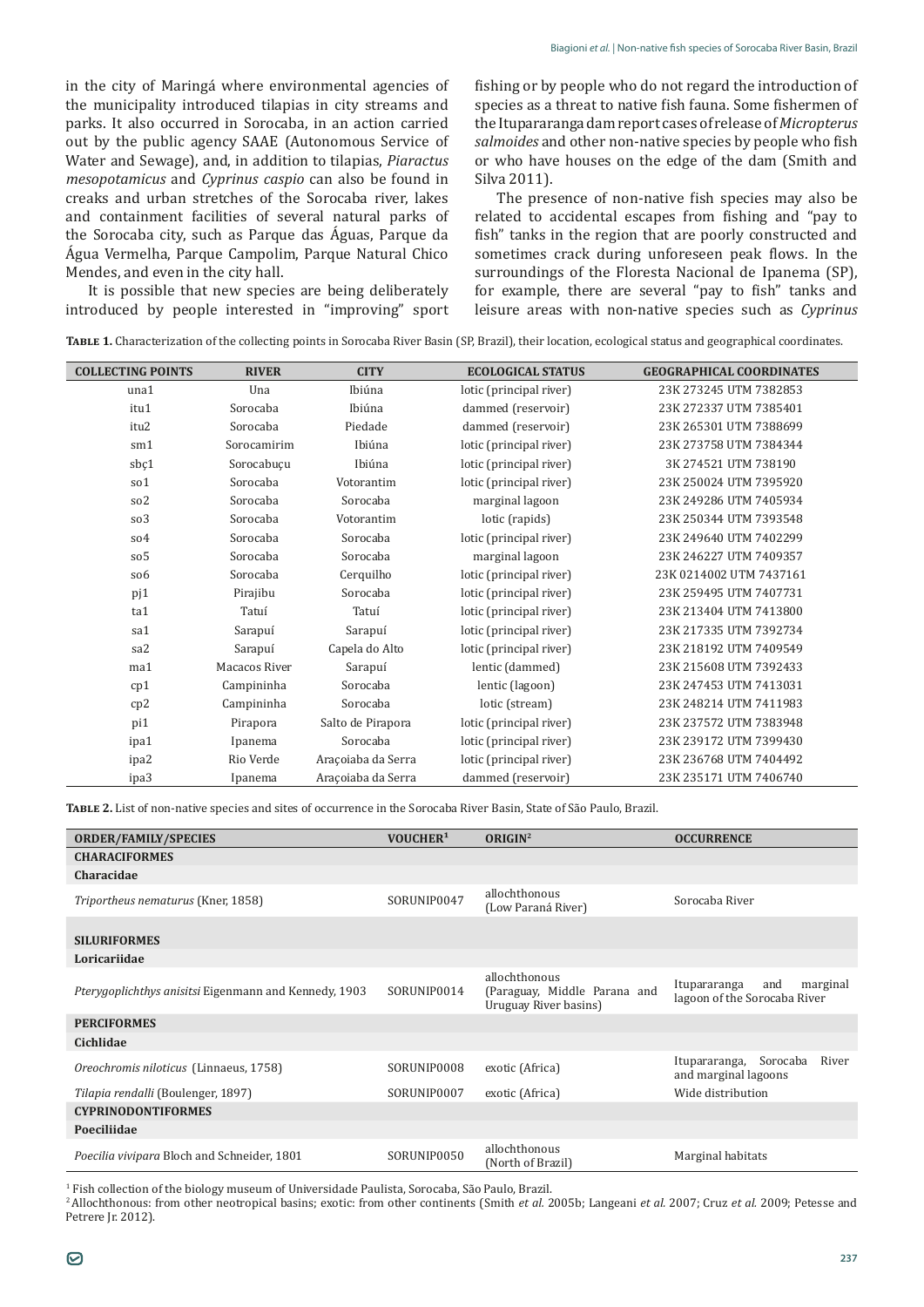*carpio, Piaractus mesopotamicus* and the *Brycon cephalus*. Smith and Marciano (2000) reported that at the time of their study in Ipanema National Forest, the Hedberg dam had recently been transformed in a "pay to fish" area and various species were introduced in the environment, some of them non-native (*Oreochromis niloticus, Piaractus mesopotamicus* and *Cyprinus carpio*). Besides, there are reports of occurrence of *Tilapia rendalli* since 2000 in lagoons in the region (Smith 1999, Smith and Marciano 2000).

Therefore, non-native species cultivated in "pay to fish" areas and fishing tanks should be considered potentially invasive, since when it comes to the dissemination of adult

forms, the potential risks are even greater because the individuals experience less intense predation pressure and have greater chances of adapting to the new environment (Orsi and Agostinho, 1999).

As previously mentioned by Smith *et al.* (2011), it is important to stress that there is huge economic pressure on the introduction of non-native species in the region, particularly in the Itupararanga dam, aimed to transform the region in a sport fishing center. However, such initiative should be condemned and are not necessary, since the fishing of the existing native and non-native species is already attracts fishermen, as reported in a study of Smith and Silva (2011).

**Table 3.** Non-native species found in fish-and-pay (*pesque-pague*) in the Sorocaba river basin. The species whose occurrence in a natural environment had already been recorded are marked with an asterisk.

| <b>TAXA</b>                                      | <b>COMMON NAMES</b>   |  |  |  |  |
|--------------------------------------------------|-----------------------|--|--|--|--|
| <b>CHARACIFORMES</b>                             |                       |  |  |  |  |
| Characidae                                       |                       |  |  |  |  |
| Brycon cephalus (Günther, 1869)                  | "Matrinchã"           |  |  |  |  |
| Brycon hilarii (Valenciennes, 1850)              | "Piraputanga"         |  |  |  |  |
| Colossoma macropomum (Cuvier, 1816)              | "Tambaqui"            |  |  |  |  |
| Piaractus mesopotamicus* (Holmberg, 1887)        | "Pacu"                |  |  |  |  |
| <b>CYPRINIFORMES</b>                             |                       |  |  |  |  |
| Cyprinidae                                       |                       |  |  |  |  |
| Cyprinus carpio* Linnaeus 1758                   | "Carpa comum"         |  |  |  |  |
| Ctenopharyngodon idella* (Valenciennes, 1844)    | "Carpa capim"         |  |  |  |  |
| Hypophthalmichthys molitrix (Valenciennes, 1844) | "Carpa prateada"      |  |  |  |  |
| Hypophthalmichthys nobilis (Richardson, 1845)    | "Carpa cabeça-grande" |  |  |  |  |
| <b>SILURIFORMES</b>                              |                       |  |  |  |  |
| Clariidae                                        |                       |  |  |  |  |
| Clarias gariepinus* (Burchell, 1822)             | "Bagre africano"      |  |  |  |  |
| <b>Ictaluridae</b>                               |                       |  |  |  |  |
| Ictalurus punctatus* (Rafinesque, 1818)          | Catfish               |  |  |  |  |
| <b>PERCIFORMES</b>                               |                       |  |  |  |  |
| Cichlidae                                        |                       |  |  |  |  |
| Cichla kelberi Kullander and Ferreira, 2006      | "Tucunaré"            |  |  |  |  |
| Cichla piquiti Kullander and Ferreira, 2006      | "Tucunaré"            |  |  |  |  |
| Tilapia rendalli* (Boulenger, 1897)              | "Tilápia"             |  |  |  |  |
| Oreochromis niloticus* (Linnaeus, 1758)          | "Tilápia do Nilo"     |  |  |  |  |
| Centrarchidae                                    |                       |  |  |  |  |
| Micropterus salmoides* (Lacepède, 1802)          | <b>Black bass</b>     |  |  |  |  |

According to data published by Smith (1999), Smith and Marciano (2000), Smith (2003), Marciano *et al.* (2004), Villares Jr. and Goitein (2006), Smith *et al.* (2007), Canabarro *et al.* (2008), Villares Jr. (2011) and Smith and Silva (2011).

**Acknowledgments:** The authors thank the Brazilian National Council for Scientific and Technological Development (CNPq) and Universidade Paulista for the financial support. They also thank Anderson Dalmolin Arsentales and José Roberto Biagioni for their help in the collections.

#### **Literature Cited**

- Agostinho, A.A., S.M. Thomaz and L.C. Gomes. 2005. Conservação da biodiversidade em águas continentais do Brasil. *Megadiversidade* 1(1): 70-78.
- Agostinho, A.A., F.M. Pelicice, H.F. Júlio Jr. 2006. Biodiversidade e introdução de espécies de peixes: unidades de conservação; p.95- 119 *In:* Campos, J.B., M.G.P. Tossulino; C.R.C. Muller (org.). *Unidades de Conservação: ações para valorização da biodivesidade*. Curitiba-PR: Instituto Ambiental do Paraná.
- Canabarro, L., M.T. Toledo and W. Barrella. 2008. Peixes do Rio Piragibu-Mirim em Sorocaba/SP. *Revista Eletrônica de Biologia* 1(3): 31-49.
- CONABIO 2009. *Resolução CONABIO nº 5 de 21 de outubro de 2009.*  Electronic Database accessible at http://www.mma.gov.br/conabio. Captured on 16 February 2012.
- Cruz, A.L., A.C.E. Pedretti and M.N. Fernandes. 2009. Stereological estimation of the surface area and oxygen diffusing capacity of the respiratory stomach of the air-breathing armored catfish

*Pterygoplichthys anisitsi* (Teleostei: Loricariidae). *Journal of Morphology* 270:601–614.

- Fernandes, R., L.C. Gomes and A.A. Agostinho. 2003. Pesque-pague: negócio ou fonte de dispersão de espécies exóticas? *Acta Scientiarum: Biological Sciences* 25(1): 115-120.
- Fernandes, A.M., M.B. Nolasco, J. Mortatti. 2010. Estimativa do escoamento superficial rápido e sua carga em suspensão com a aplicação do modelo de separação de hidrogramas com filtros numéricos: Bacia do Rio Sorocaba - SP. *Geociências. (São Paulo)* 29(1): 49-57.
- Langeani, F., R.M. Corrêa e Castro, O.T. Oyakawa, O.A. Shibatta, C.S. Pavanelli and L. Casatti*.* 2007. Diversidade da ictiofauna do Alto Rio Paraná: composição atual e perspectivas futuras. *Biota Neotropica* 7(3): 181-197.
- Lazzarotto, H. and E.P. Caramaschi. 2009. Introdução da Truta no Brasil e na bacia do rio Macaé, Estado do Rio de Janeiro: Histórico, Legislação e Perspectivas. *Oecologia Australis* 13(4): 649-659.
- Magalhães, A.L.B., N.P.U. Barbosa and C.M. Jacobi. 2009. Peixes de aquário: animais de estimação ou pestes? *Ciência Hoje* 45(266): 40-45.
- Marciano, F.T., F.H. Chaudhry and M.C.D. de B. Ribeiro. 2004. Evaluation of the index of biotic integrity in the Sorocaba River Basin (Brazil, SP) based on fish communities. *Acta Limnologica Brasileira* 16(3): 225-237.